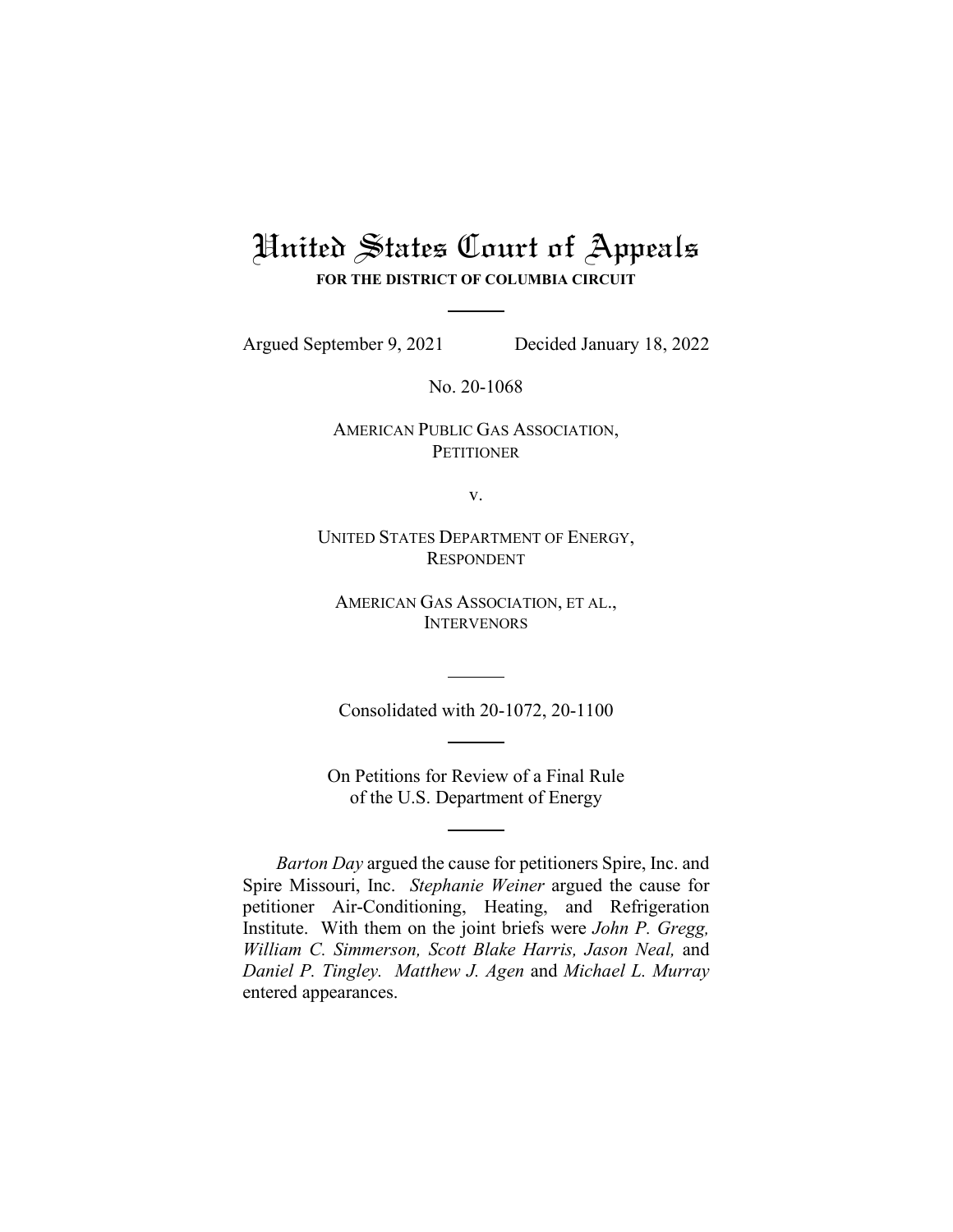*Jack Starcher*, Attorney, U.S. Department of Justice, argued the cause for respondent. With him on the briefs were *Brian M. Boynton*, Acting Assistant Attorney General, and *Michael S. Raab*, Attorney.

*Michelle Wu* argued the cause for respondent - intervenors. With her on the brief were *Aaron Colangelo, Ian Fein, Letitia James,* Attorney General, Office of the Attorney General for the State of New York, *Patrick Woods*, Assistant Solicitor General, *Lisa S. Kwong*, Assistant Attorney General, *Matthew Rodriquez*, Acting Attorney General, Office of the Attorney General for the State of California, *David Zonana*, Acting Senior Assistant Attorney General, *Kwame Raoul,* Attorney General, Office of the Attorney General for the State of Illinois, *Daniel I. Rottenberg*, Assistant Attorney General, *Aaron M. Frey*, Attorney General, Office of the Attorney General for the State of Maine, *Katherine E. Tierney*, Assistant Attorney General, *Timothy D. Ballo*, *Brian Frosh*, Attorney General, Office of the Attorney General for the State of Maryland, *John B. Howard, Jr.,* Special Assistant Attorney General, *Maura Healey*, Attorney General, Office of the Attorney General for the Commonwealth of Massachusetts, *Christophe Courchesne*, Deputy Chief, *Keith Ellison*, Attorney General, Office of the Attorney General for the State of Minnesota, *Peter Surdo*, Special Assistant Attorney General, *Aaron D. Ford*, Attorney General, Office of the Attorney General for the State of Nevada, *Heidi Parry Stern*, Solicitor General, *Gurbir S. Grewal*, Attorney General, Office of the Attorney General for the State of New Jersey, *Paul Youchak*, Deputy Attorney General, *Ellen F. Rosenblum*, Attorney General, Office of the Attorney General for the State of Oregon, *Steve Novick*, Special Assistant Attorney General, *Thomas J. Donovan, Jr.,* Attorney General, Office of the Attorney General for the State of Vermont, *Nicholas Persampieri*, Assistant Attorney General,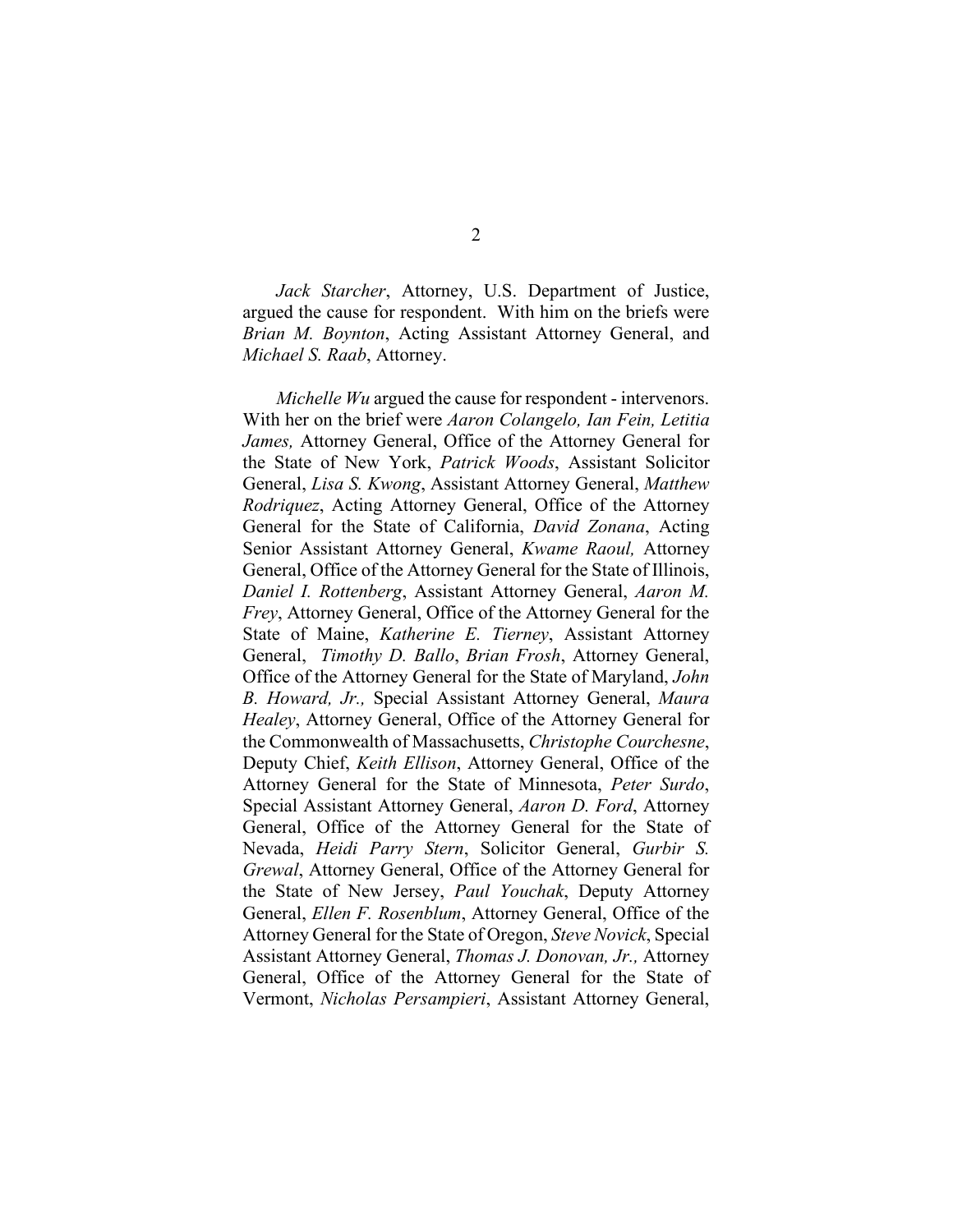*Karl A. Racine*, Attorney General, Office of the Attorney General for the District of Columbia, and *Loren L. AliKhan*, Solicitor General. *Gerald Karr*, Assistant Attorney General, Office of the Attorney General for the State of Illinois, entered an appearance.

Before: SRINIVASAN, *Chief Judge*, JACKSON, *Circuit Judge*, and GINSBURG, *Senior Circuit Judge*.

Opinion for the Court filed by *Senior Circuit Judge*  GINSBURG.

GINSBURG, *Senior Circuit Judge*: The Energy Policy and Conservation Act authorizes the Secretary of Energy to set energy efficiency standards for certain commercial and industrial equipment. The Secretary may not, however, establish a standard more stringent than that promulgated by the American Society of Heating, Refrigerating and Air-Conditioning Engineers (ASHRAE) unless she has clear and convincing evidence the more stringent standard is economically justified, technically feasible, and will lead to significant conservation of energy.

In January 2020, the Department of Energy published a Final Rule that set more stringent efficiency standards than those of the ASHRAE for "commercial packaged boilers," large boilers commonly used to heat commercial and multifamily residential buildings. Energy Conservation Program: Energy Conservation Standards for Commercial Packaged Boilers, 85 Fed. Reg. 1592. In these consolidated cases, the American Public Gas Association, the Air-Conditioning, Heating, and Refrigeration Institute, Spire Inc., and Spire Missouri Inc. petition for review of the Final Rule, alleging numerous deficiencies with the rule. Because we are not persuaded it was reasonable for the Secretary to conclude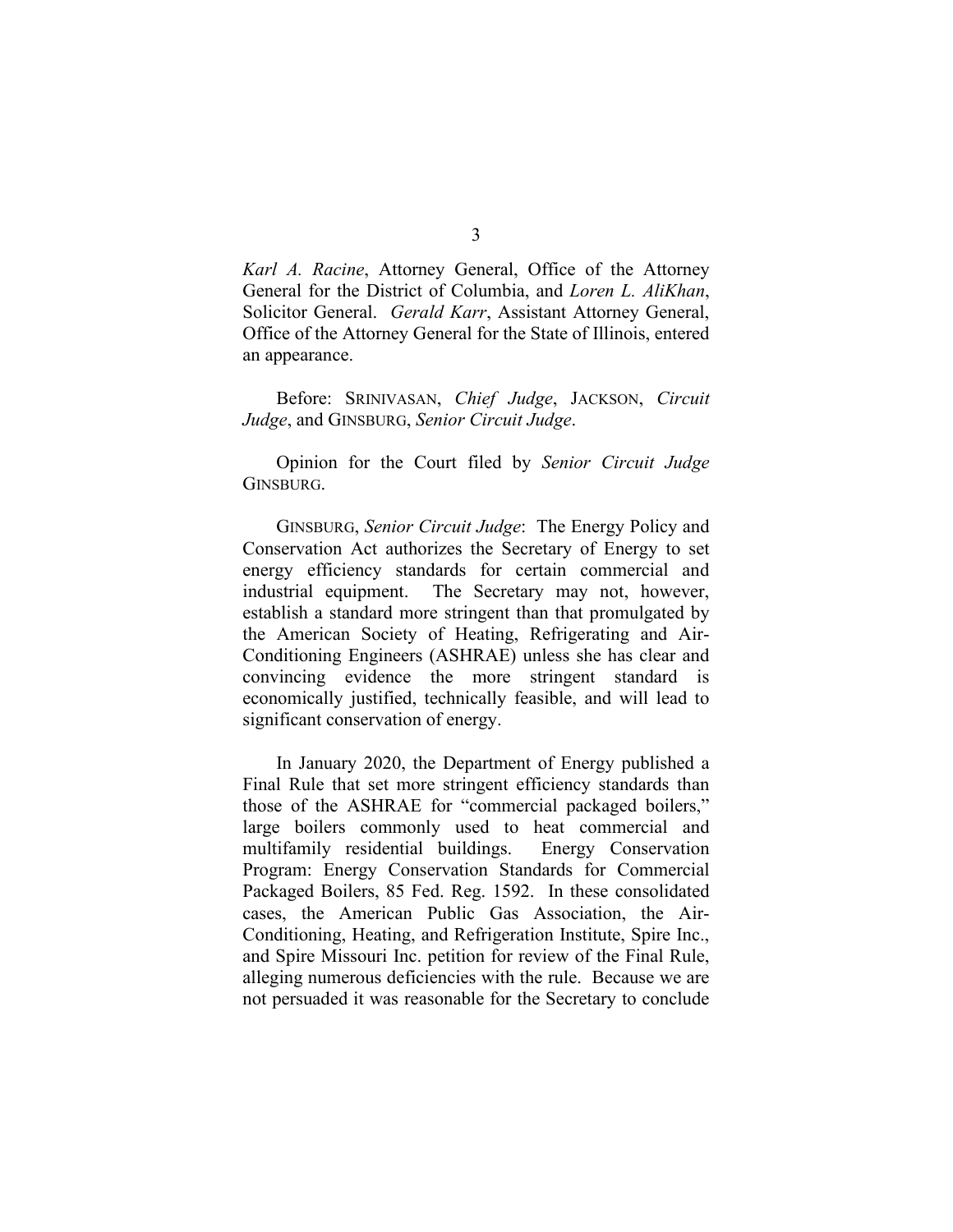the Final Rule was supported by clear and convincing evidence, we remand the rule to the DOE to address several points raised by the petitioners within a limited time.

### **I. Background**

The Energy Policy and Conservation Act, as amended in 1992, prescribes energy efficiency standards for certain commercial and industrial equipment. *See* 42 U.S.C. § 6313. It also authorizes the Secretary of Energy to amend a standard if certain conditions are met. *See id.* § 6313(a)(6). The Congress tethered the Secretary's amendment of a standard for equipment covered by Section 6313 to the internationally recognized standards promulgated by the ASHRAE, known as ASHRAE/IES Standard 90.1. *Id.* Specifically, if the ASHRAE amends Standard 90.1 for equipment covered by Section 6313, then the Secretary must at the least amend her standard correspondingly. *Id.* § 6313(a)(6)(A)(ii)(I). The Secretary may, however, instead adopt a more stringent standard if she determines by clear and convincing evidence that doing so (a) "would result in significant additional conservation of energy," (b) is "technologically feasible" for the industry, and (c) is "economically justified," *id.* § 6313(a)(6)(A)(ii)(II), in which case she must issue a rule establishing the more stringent standard within 30 months of ASHRAE's publication of its amendment to Standard 90.1, *id.* § 6313(a)(6)(B)(i).

In determining whether a more stringent standard is "economically justified," the Secretary is required to consider "to the maximum extent practicable" (1) "the economic impact of the standard on the manufacturers and on the consumers of the products subject to the standard"; (2) "the savings in operating costs throughout the estimated average life of the product in the type (or class) compared to any increase in the price of, or in the initial charges for, or maintenance expenses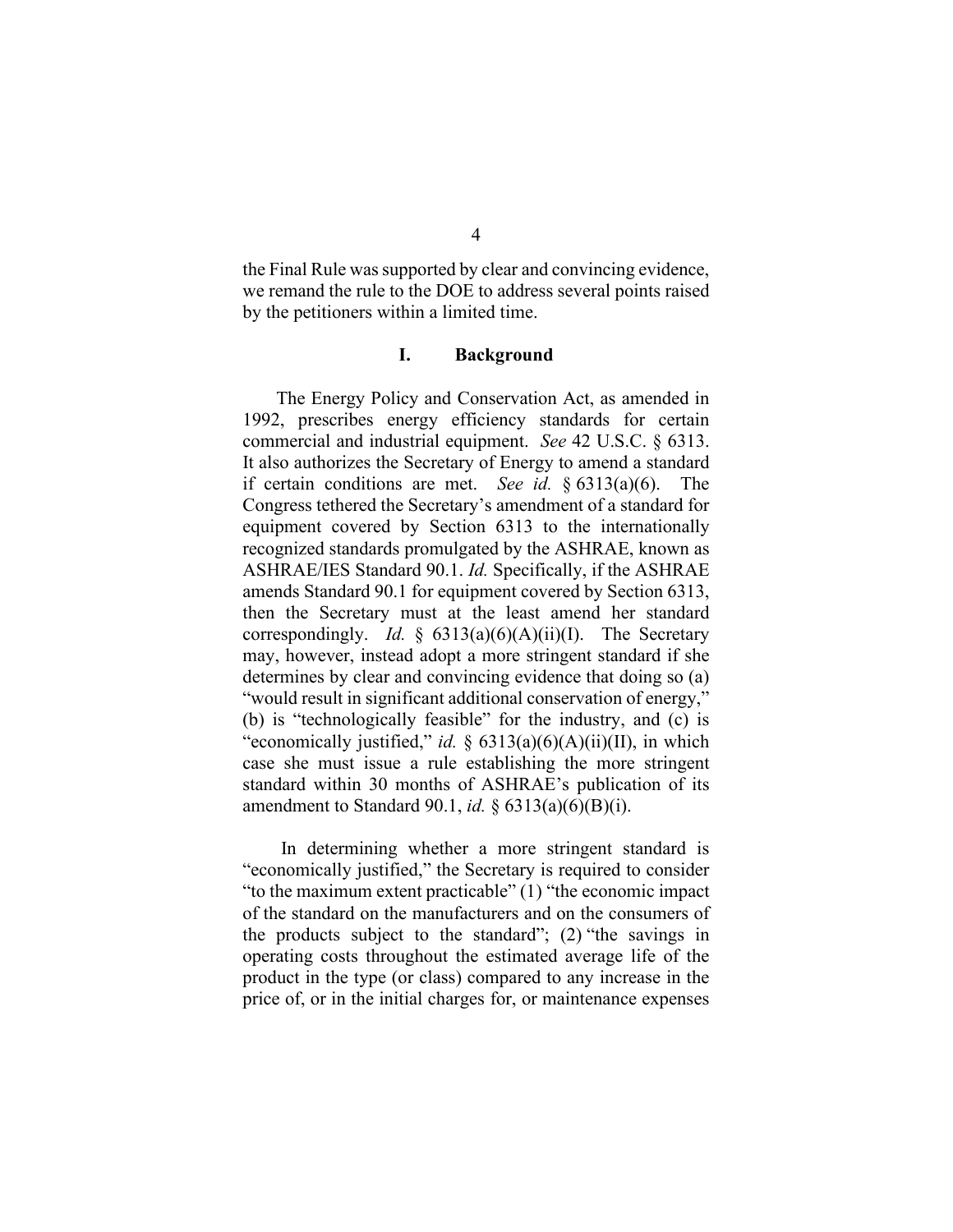of, the products that are likely to result from the imposition of the standard" or, in other words, the difference in the life-cycle cost (LCC) of equipment with and without a more stringent standard; (3) "the total projected quantity of energy savings likely to result directly from the imposition of the standard"; and other factors not relevant here. *Id.* § 6313(a)(6)(B)(ii).

As originally enacted, the statute authorized the Secretary to amend an energy efficiency standard for equipment covered by Section 6313 only in response to a corresponding amendment of Standard 90.1 by the ASHRAE. In 2007, however, the Congress added a "lookback" provision, providing that if the ASHRAE has not amended Standard 90.1 for six years for a category of covered equipment, then the Secretary must evaluate whether a more stringent standard is necessary for that category of equipment. Energy Independence and Security Act of 2007, Pub. L. 110-140, § 305(b), 121 Stat. 1554 (codified at 42 U.S.C.  $\S$  6313(a)(6)(C)(i)). As all parties agree, however, even under the "lookback" provision, the Secretary may establish a more stringent standard only if she determines by clear and convincing evidence that the standard will result in significant conservation of energy, is technologically feasible, and is economically justified. *See id.* § 6313(a)(6)(C)(i)(II) (seemingly incorporating by reference the clear and convincing standard of § 6313(a)(6)(A)); *see also* Energy Conservation Program for Appliance Standards: Procedures for Use in New or Revised Energy Conservation Standards and Test Procedures for Consumer Products and Commercial/Industrial Equipment, 85 Fed. Reg. 8626, 8643 (2020) (noting that the plain language of the statute indicates the clear and convincing standard applies to the "lookback" provision).

Commercial packaged boilers are covered by Section 6313. 42 U.S.C. § 6311(1)(J). A commercial packaged boiler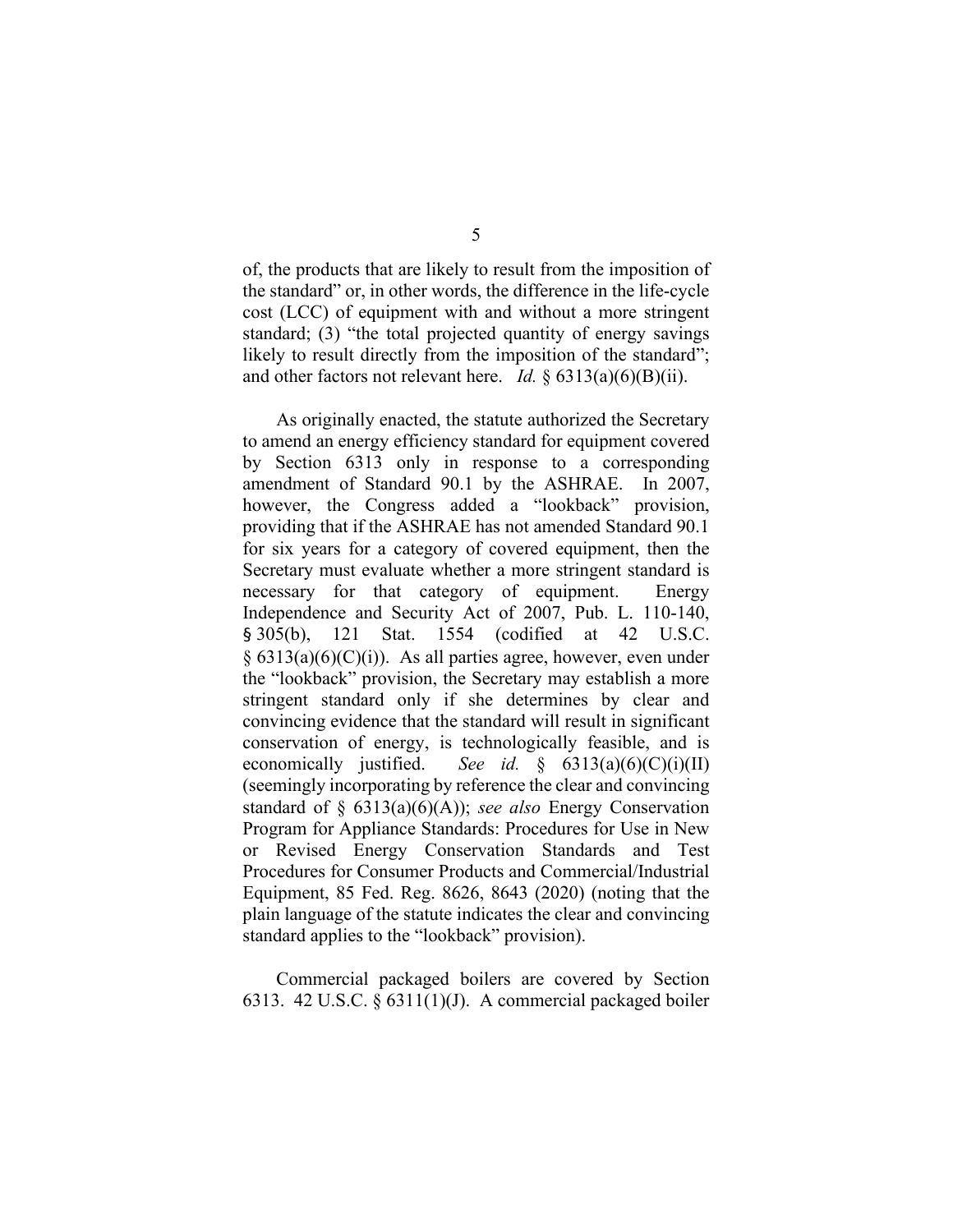is one that, among other things, has a rated input of at least 300 kBtu/h and is used "for space conditioning and/or service water heating in buildings." 10 C.F.R. § 431.82(1)-(2)*.* The DOE categorizes packaged boilers based upon their size (small, large, and very large), the type of fuel they use (gas-fired or oilfired), and their heating medium (hot water or steam). Thus, there are 12 categories of packaged boilers. 85 Fed. Reg. at 1594.

In July 2009, the DOE promulgated a Final Rule for commercial packaged boilers, adopting the ASHRAE's 2007 amendment to Standard 90.1. Energy Conservation Program for Certain Industrial Equipment: Energy Conservation Standards and Test Procedures for Commercial Heating, Air-Conditioning, and Water-Heating Equipment, 74 Fed. Reg. 36312. Since then, Standard 90.1 has been updated several times but never with respect to the efficiency standards for commercial packaged boilers.

In 2016, the DOE, pursuant to the "lookback" provision, proposed new, more stringent energy efficiency standards for eight of the twelve categories of commercial packaged boilers. Energy Conservation Program: Energy Conservation Standards for Commercial Packaged Boilers (Proposed Rule), 81 Fed. Reg. 15836. Based upon data it had gathered and analyzed, the DOE "tentatively concluded that there is," as required, "clear and convincing evidence to support more stringent standards" for most types of commercial packaged boilers. *Id.* at 15838.

In order to satisfy its statutory mandate to consider "the economic impact of the [proposed] standard … on the consumers of the products subject to the standard" and the difference in LCC savings the standard would bring about, 42 U.S.C.  $\S$  6313(a)(6)(B)(ii)(I)-(II), the DOE set out to compare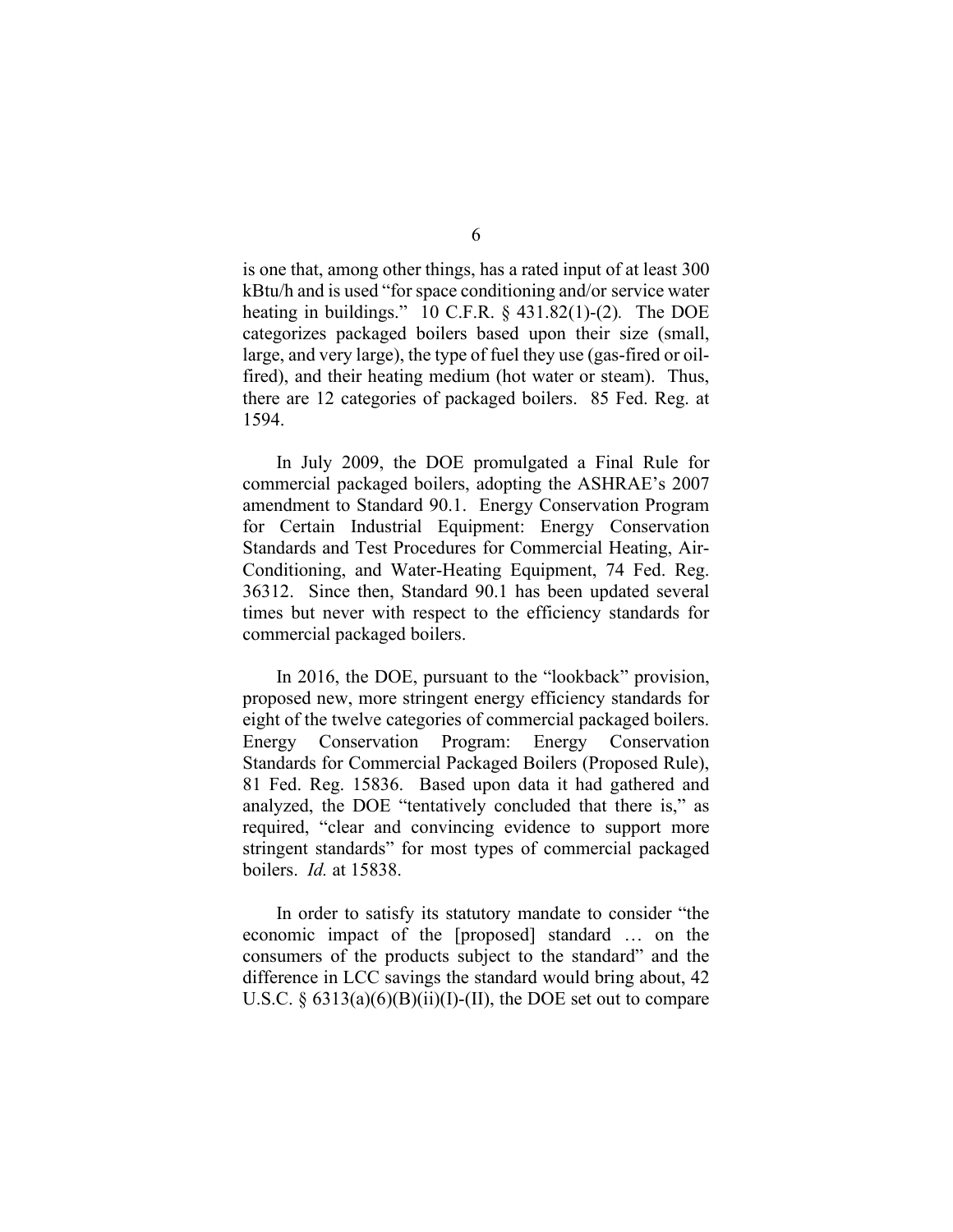the LCC of equipment with and without an amended standard. The LCC of any piece of equipment is the sum of (a) the purchase price (including installation cost and sales tax) and (b) the lifetime cost of operating it (fuel, maintenance, and repair), discounted to present value.

Conceptual simplicity belies operational complexity. The DOE had to construct a no-new-standards, or base, case and a new-standards case and compare the two. Construction of each case required the DOE to compile a representative sample of commercial and residential buildings, for which it used the Energy Information Administration's 2012 Commercial Buildings Energy Consumption Survey (CBECS) and 2009 Residential Energy Consumption Survey (RECS).

Next, for both the base case and the new-standards case, the DOE had to assign boilers with specific efficiency levels to buildings. Assigning boilers in the base case is particularly tricky, as it involves predicting how the world would look without new standards. Historical shipping data provides the most accurate picture of the mix of boilers in a world without new standards, but the DOE had historical shipping data for only two of the eight relevant categories of boilers, so it assumed the distribution of efficiency levels in shipped equipment was the same as the distribution of efficiency levels among models listed in the database maintained by the AHRI. After accounting for the mix of efficiency levels in shipped boilers, the DOE assigned boilers to buildings randomly: An efficiency level associated with 30 per cent of the models listed in the AHRI data base had a 30 per cent chance of being selected for any given boiler/building combination.

For both the base case and the new-standards case, the DOE also had to calculate the burner operating hours and the energy use of a given boiler in any boiler/building combination.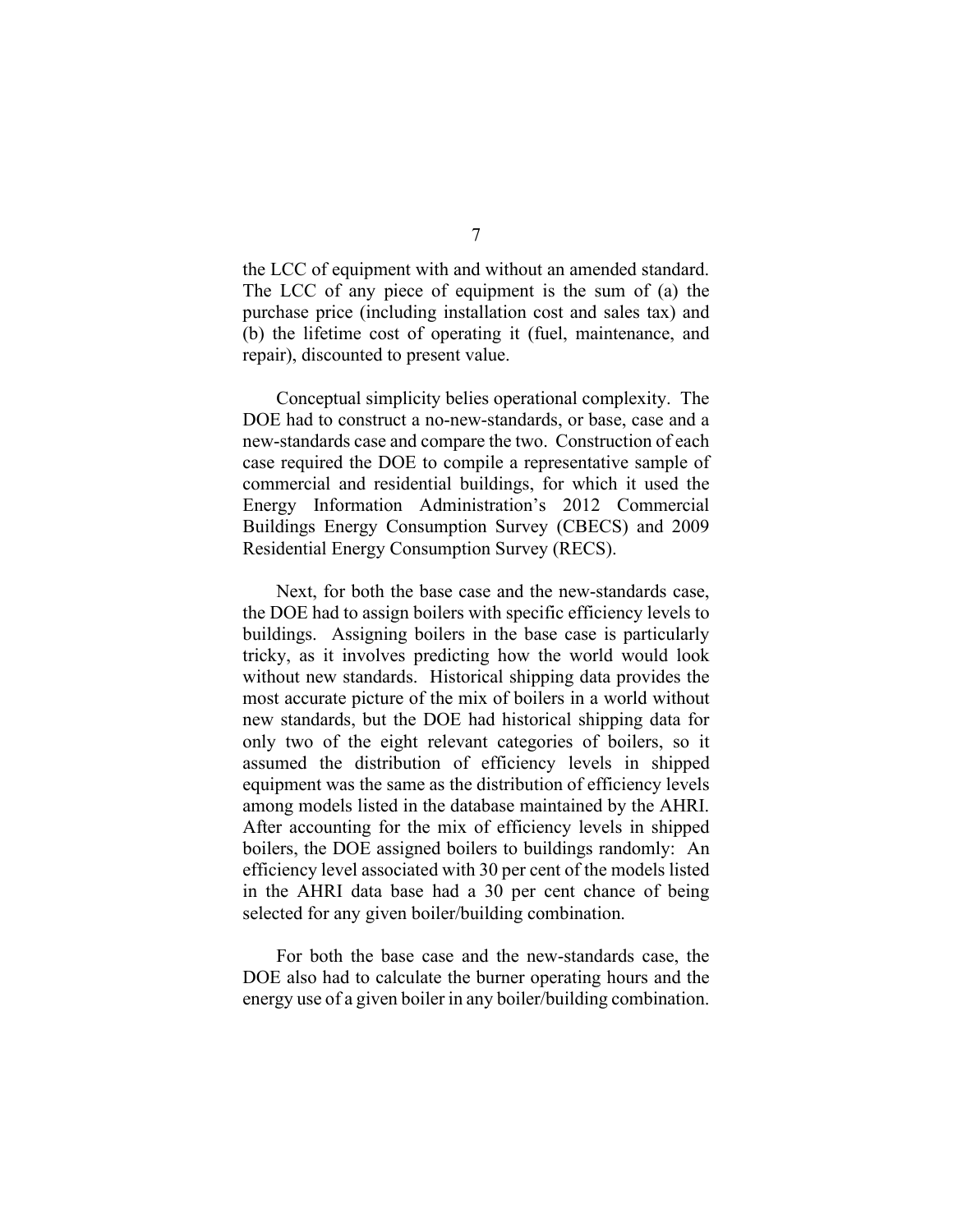To this end, the DOE had to make assumptions about the heat load (the amount of heat energy per unit of time that is needed to maintain a certain temperature in a defined space) of the sample buildings, namely that for every square foot of heated area, a building uses an average of 30 Btu/h, and about the number and size of the boilers in those buildings. 85 Fed. Reg. at 1624.

Finally, in order to estimate the operating cost associated with energy use for any given boiler/building combination, the DOE had to predict the cost of energy over the lifetime of the equipment, which the DOE assumed was 24.8 years. *Id.* at 1594. For this, the DOE turned to the energy prices forecasted in the Energy Information Administration's 2016 Annual Energy Outlook.

During the period for comment on the proposed standards, many parties raised concerns regarding the DOE's data and conclusions. Those relevant to the petitions for review are discussed in Part II below.

In January 2020 the DOE published its Final Rule, which was, as relevant here, substantively equivalent to its Proposed Rule. The DOE did, however, somewhat update its justification for the amended standards. Whereas the preamble to the Proposed Rule simply said the "lookback" provision demands clear and convincing evidence and the proposed standards satisfy that requirement, *see* 81 Fed. Reg. at 15837, the preamble to the Final Rule initially responded to comments questioning whether the heightened standard was satisfied by disputing their premise, claiming the "lookback" provision does not demand clear and convincing evidence. 85 Fed. Reg. at 1607. The preamble went on, however, to say "assuming that clear and convincing evidence is required here, DOE believes its findings fully satisfy that threshold." *Id.* 1607-08.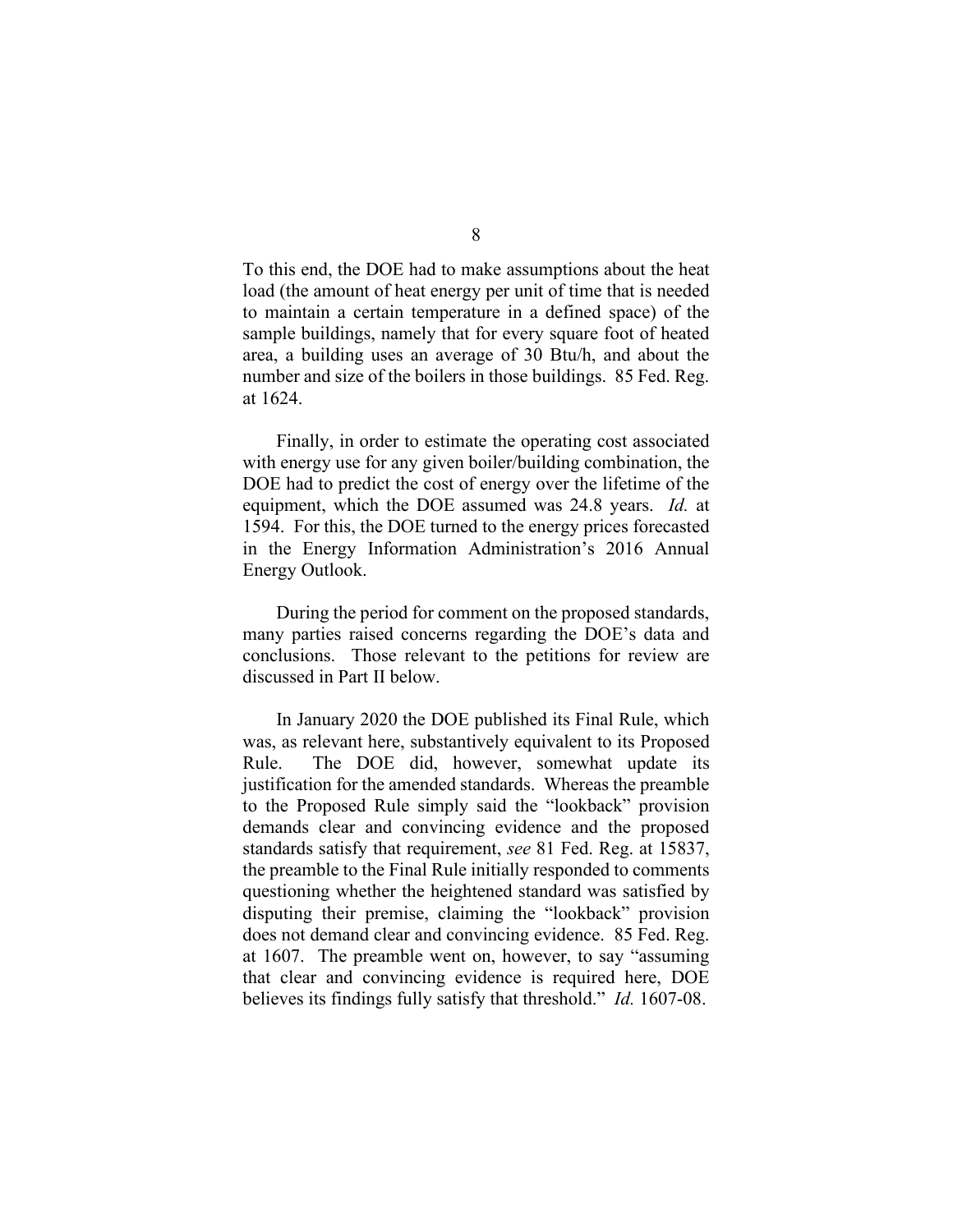The American Public Gas Association (APGA), the members of which are publicly owned gas distribution systems, petitioned for review of the Final Rule. That petition was consolidated with the petitions of the Air-Conditioning, Heating & Refrigeration Institute (AHRI), a trade association representing manufacturers of covered equipment, and of Spire Inc., an owner and operator of natural gas utilities, and its subsidiary Spire Missouri Inc., a natural gas utility. The American Gas Association, representing more than 200 local energy companies, intervened in support of the petitioners.

The DOE agrees with the petitioners that the Final Rule is invalid but solely on the ground that the DOE failed to apply the clear and convincing standard required by statute; it urges the court not to reach the merits of the petitioners' more specific challenges to the analysis supporting the rule, which it unhelpfully failed to address in its brief. Because the DOE refused to defend the legality of the Rule, 11 states, two municipalities, and four non-profit organizations intervened to do so. Furthermore, in contrast to the petitioners, who have consistently asked us to vacate the Final Rule, the DOE has revised its initial position and now seeks a remand without vacatur.

## **II. Analysis**

We have jurisdiction over these petitions for review pursuant to 42 U.S.C. §§ 6306(b)(1), 6316(a)(1). Under the Administrative Procedure Act, we must "hold unlawful and set aside agency action, findings, and conclusions found to be arbitrary, capricious … or otherwise not in accordance with law." 5 U.S.C. § 706(2)(A). Agency action is arbitrary and capricious if a reviewing court cannot discern from the record that the agency action was the product of reasoned decision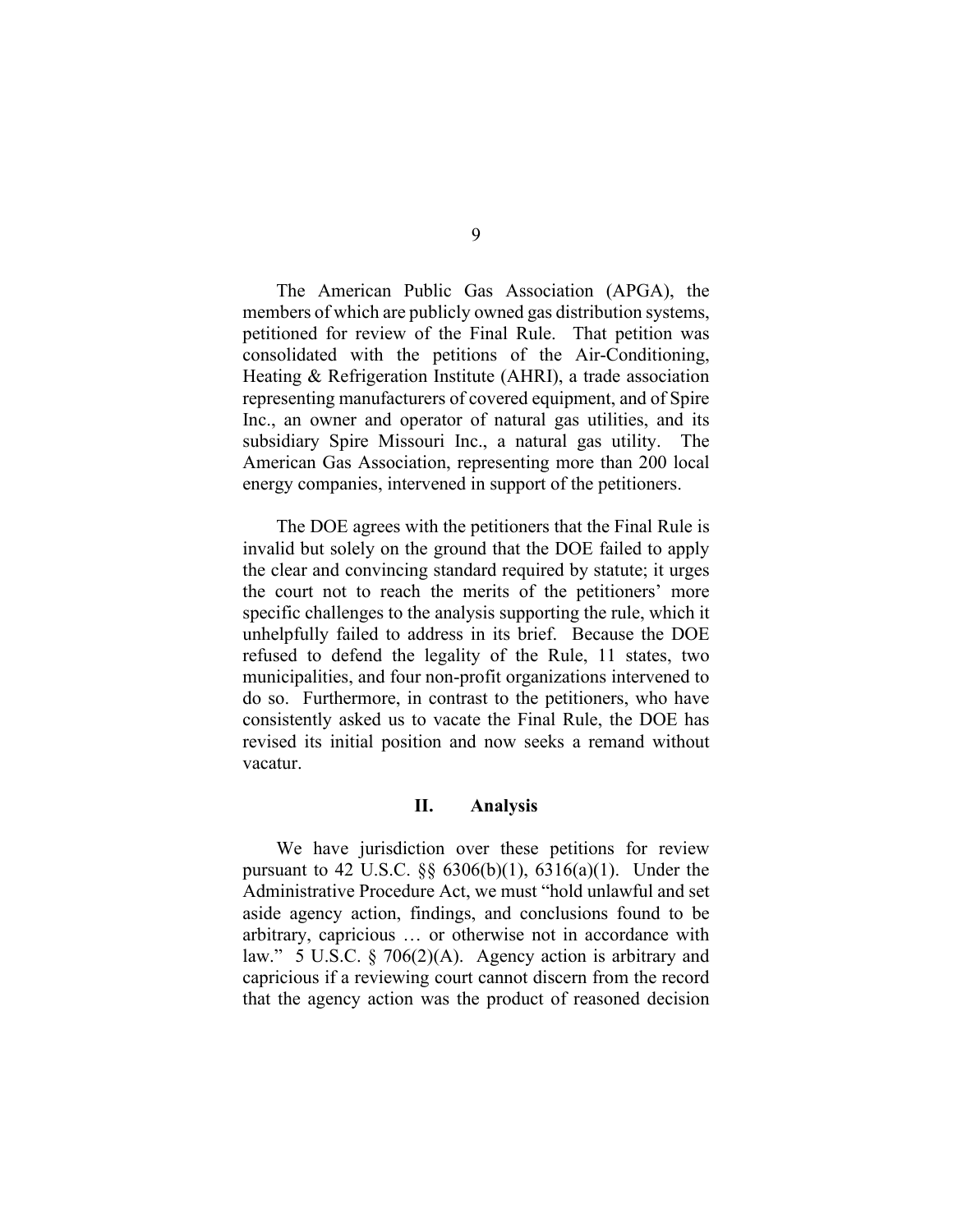making. *Van Hollen, Jr. v. Fed. Election Comm'n*, 811 F.3d 486, 495 (D.C. Cir. 2016). An agency has not engaged in reasoned decision making if it "entirely failed to consider an important aspect of the problem," *Motor Vehicle Mfrs. Ass'n of U.S., Inc. v. State Farm Mut. Auto. Ins. Co.*, 463 U.S. 29, 43 (1983), or if it did not "engag[e] the arguments raised before it," *NorAm Gas Transmission Co. v. F.E.R.C.*, 148 F.3d 1158, 1165 (D.C. Cir. 1998).

#### **A. Clear and Convincing Evidence Standard**

There is a further wrinkle to rulemaking under the "lookback" provision. All parties now agree the Secretary is not authorized to establish a more stringent efficiency standard for commercial packaged boilers under the "lookback" provision unless there is clear and convincing evidence that the standard would result in significant additional conservation of energy, would be technologically feasible, and is economically justified. *See*  $\frac{2}{3}$  6313(a)(6)(C)(i)(I)-(II) (incorporating the criteria set forth in  $\S$  6313(a)(6)(A)-(B) for the Secretary's review occasioned by an amendment by the ASHRAE to Standard 90.1).

The requirement of "clear and convincing evidence" as a prerequisite to informal rulemaking is unusual, perhaps unique; we are aware of no other authorization for rulemaking subject to this heightened evidentiary standard. The standard is familiar, however, from other areas of the law: clear and convincing evidence requires a factfinder (in this case the Secretary) to have an "abiding conviction" that her findings (in this case that a more stringent standard would result in significant additional conservation of energy, would be technologically feasible, and is economically justified) are "highly probable" to be true. *Colorado v. New Mexico,* 467 U.S. 310, 316 (1984).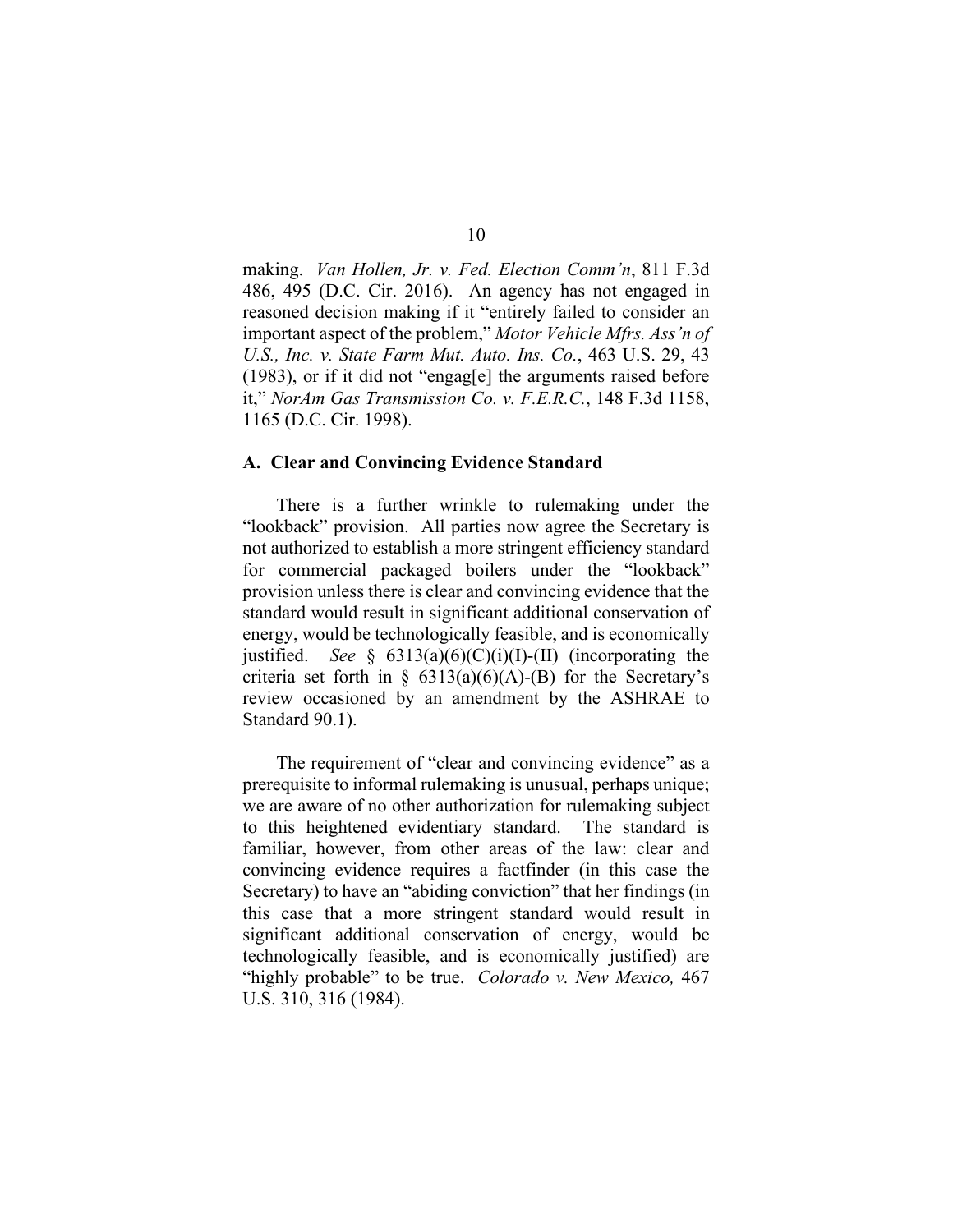This unusual framework creates an unusually strong bias in favor of the status quo: The DOE may not establish a more stringent standard unless it clears the heightened evidentiary hurdle established by the Congress. The statute, it is true, requires the Secretary to consider a list of factors only "to the maximum extent practicable" when determining whether a more stringent standard is "economically justified," 42 U.S.C.  $§ 6313(a)(6)(B)(i)$ , but the phrase "to the maximum extent practicable" does not modify the clear and convincing evidence requirement; it modifies only the requirement to consider specific factors. What it means, therefore, is that if it is impracticable for the DOE to consider further one or more of the enumerated factors, but there is clear and convincing evidence based upon the other factors, then the Secretary may promulgate a more stringent standard.

The Respondent-Intervenors argue instead that "the agency is required to … conclude whether the standards are economically justified by clear and convincing evidence but only to the maximum extent practicable." Oral Argument at 1:09:01. This conflates the nonnegotiable evidentiary standard with the specific factors DOE must consider in determining whether that standard has been met. Difficulty in satisfying the clear and convincing standard is not a justification for ignoring it.

Even where clear and convincing evidence is required before an agency can act, however, judicial review of agency action remains deferential. The court asks itself only whether it was reasonable for the agency to determine it met the standard. *Sea Island Broad. Corp. of S.C. v. F.C.C.*, 627 F.2d, 240, 244 (D.C. Cir. 1980); *Mo. Pub. Serv. Comm'n v. Fed. Energy Regul. Comm'n*, 864 F.3d 589, 590 n.1 (Millett, J., concurring).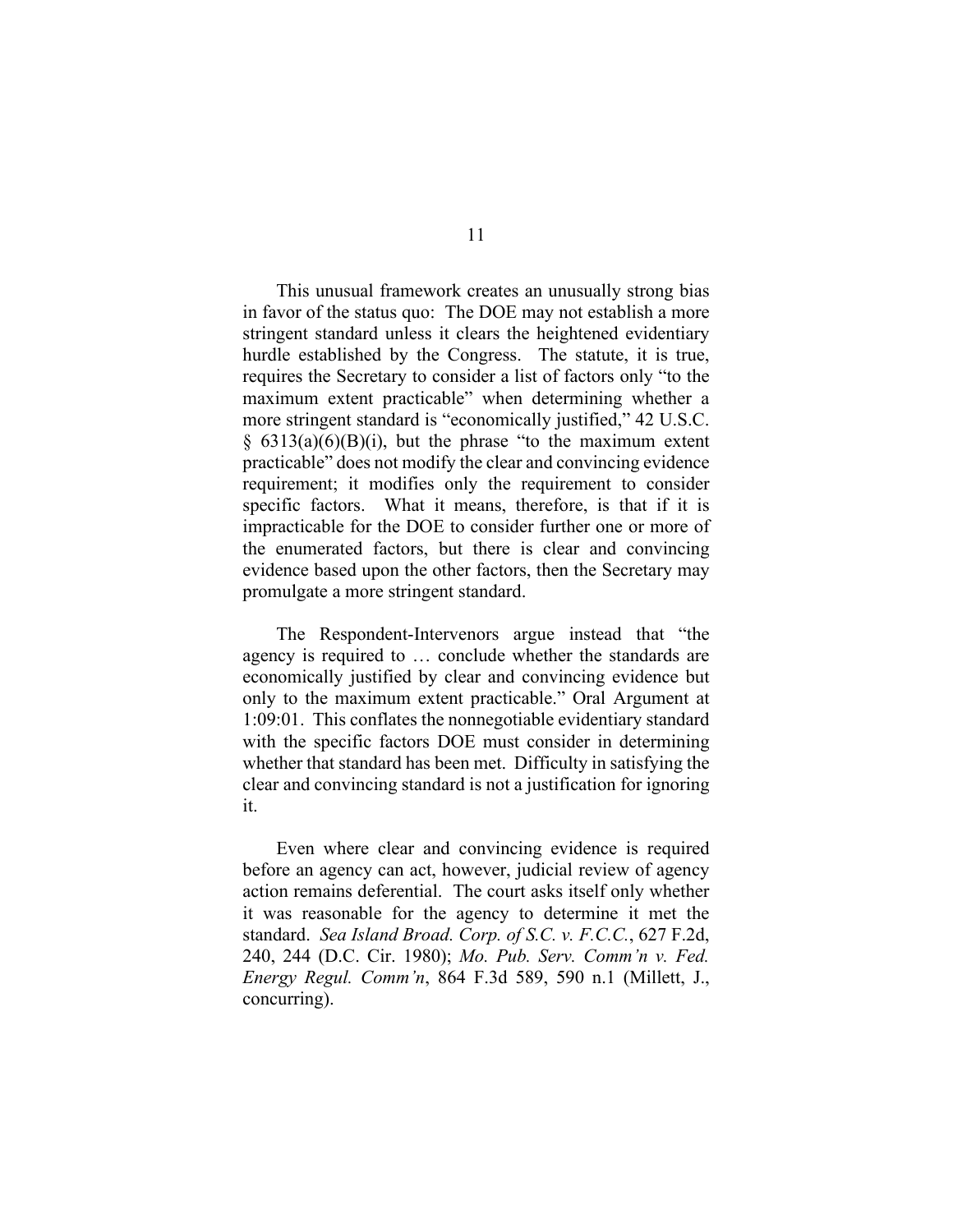## **B. Challenges to the Final Rule**

The petitioners' most meritorious challenges to the Final Rule target the assumptions and data the DOE used to conclude that more stringent efficiency standards were economically justified by clear and convincing evidence. Before turning to those challenges, however, we pause briefly to dispose of two other intertwined challenges: (1) that the DOE — in contravention of its statutory mandate — did not in fact apply the clear and convincing evidentiary standard; and (2) that the DOE did not provide proper notice and explanation, as required by the Administrative Procedure Act, *see Envtl. Integrity Project v. E.P.A.*, 425 F.3d 992, 998 (D.C. Cir. 2005) (notice) and *Physicians for Soc. Responsibility v. Wheeler*, 956 F.3d 634, 644 (D.C. Cir. 2020) (explanation), when it departed from agency precedent by holding the "lookback" provision does not demand clear and convincing evidence.

## **1. Whether the DOE applied the clear and convincing standard**

The petitioners and the DOE itself argue the rulemaking is fatally flawed because the DOE did not apply the clear and convincing evidence standard required by statute. They point to the DOE's initial response to questions about its claim to have clear and convincing evidence, when it said the "lookback" provision is not subject to the clear and convincing standard. Any mentions in the preamble to the Final Rule of the clear and convincing standard should be disregarded, the petitioners' argument goes, as not embodying the agency's "express and considered conclusion."

We reject this argument summarily. In promulgating the Final Rule, the DOE expressly said satisfaction of the clear and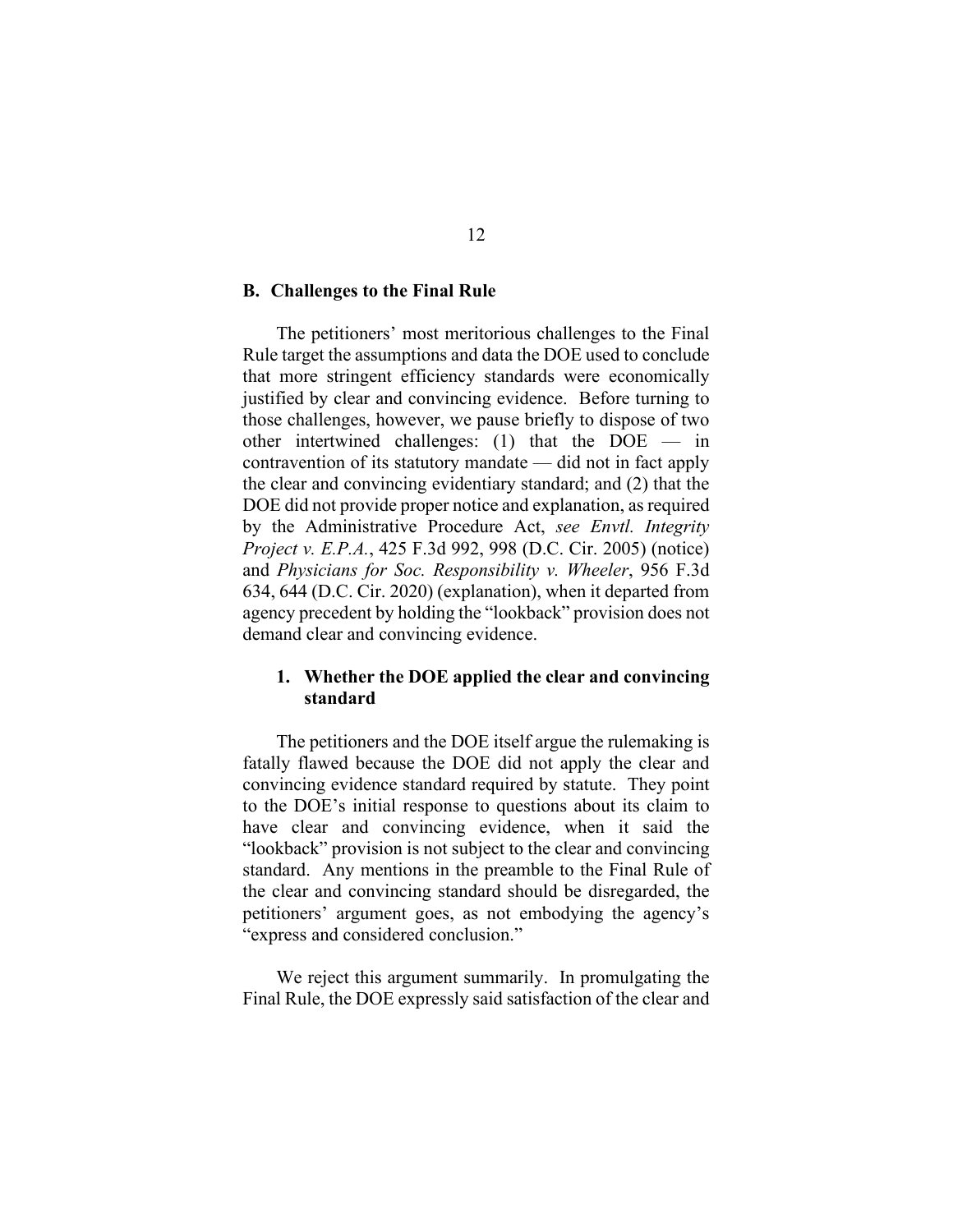convincing standard, if applicable, was an alternative ground supporting the Rule. *See* 85 Fed. Reg. at 1607-08 ("assuming that clear and convincing evidence is required here, DOE believes its findings fully satisfy that threshold"). The DOE then continued with a lengthy analysis of what the clear and convincing standard requires. *Id.* at 1608; *see also id.* at 1606, 1674 (stating the clear and convincing standard had been met). Thus, the preamble to the Final Rule provides ample evidence that this alternative ground embodied the agency's "express and considered conclusion." In any event, judicial review does not authorize the court to rewrite the decision being challenged, nor to disregard what the agency clearly said.

Relatedly, the petitioners argue the Final Rule is unlawful because (a) the DOE departed without acknowledging or distinguishing its precedent and practice of interpreting the statute as requiring clear and convincing evidence for rulemaking under the "lookback" provision; and (b) the DOE failed to provide notice of its plan to abandon this long-held position. Because we have just rejected the premise of this argument, nothing more need be said about it.

## **2. Challenges to the DOE's Conclusion that More Stringent Standards are Economically Justified**

The remaining challenges to the Final Rule focus upon various aspects of the DOE's determination that more stringent efficiency standards are economically justified.

## **a. Random assignment of boilers to buildings**

As described above, in conducting the LCC analysis, the DOE had to and did describe the world as it would be if the agency issued no new standards and then compared that world to a world with new standards. In constructing the no-new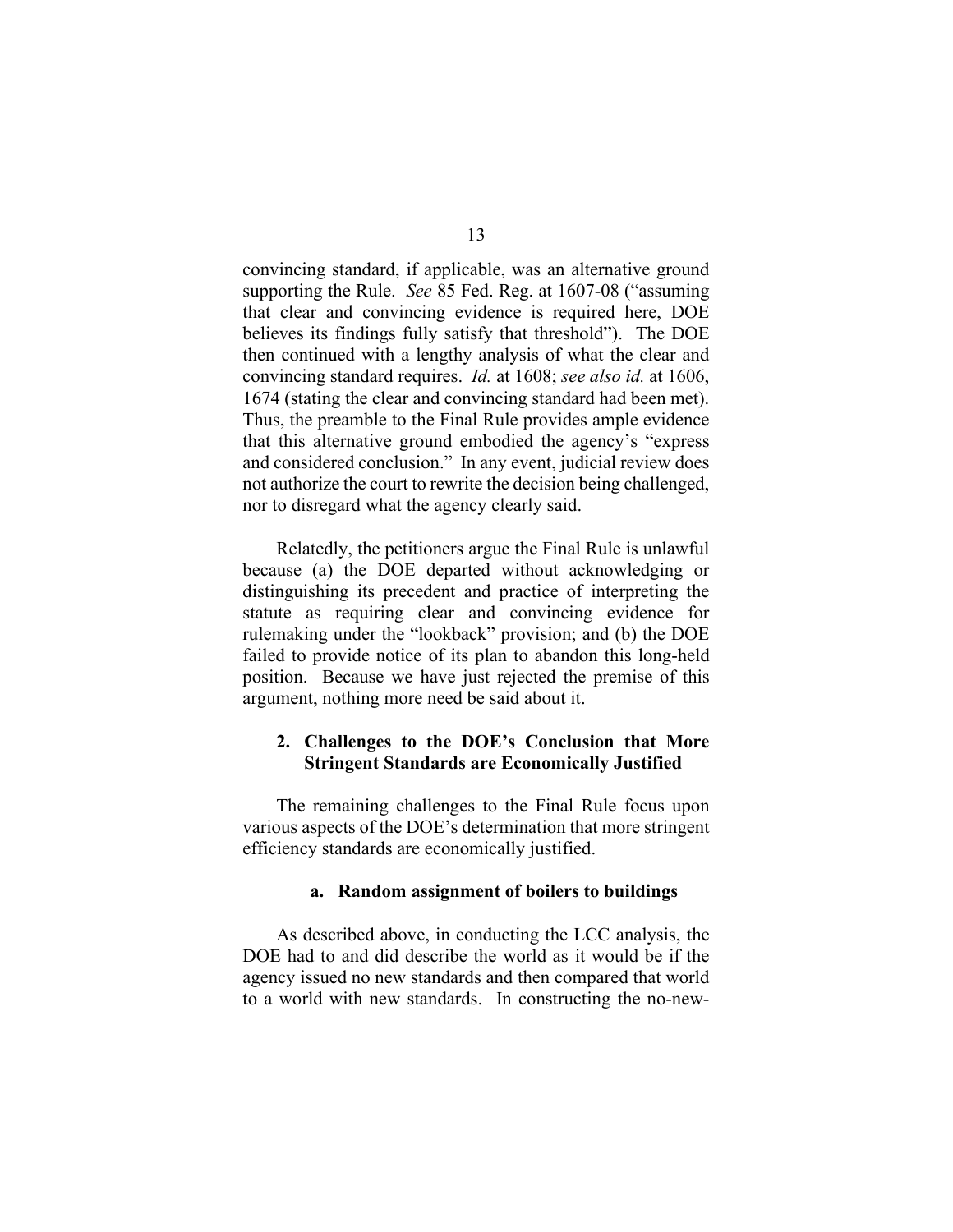standards case, the DOE assumed the distribution of efficiencies among shipped boilers is the same as the distribution of efficiencies across the models listed in the AHRI data base. As a result, when the DOE ran trials randomly assigning boilers to buildings in the no-new-standards case, the chance a boiler with a certain efficiency level would be assigned to a building in the sample was equal to the percentage of boilers in the AHRI database with that efficiency level, without regard to the characteristics of the building to which the boiler was assigned.

Therefore, although the assignment of boilers to a building was not completely random, as it accounted for the relative prevalence of efficiency levels among boilers, it did not account for the type of building to which boilers were assigned. This means, the petitioners point out, the DOE failed to recognize that a purchaser of commercial packaged boilers would rationally consider the costs and benefits of its investment and is likely to buy the boiler that produces the best economic performance for its building. Indeed, it is difficult to believe purchasers of commercial packaged boilers, which are often large, sophisticated businesses, do not account for lifecycle costs when making a purchase. Random assignment, the petitioners contend, elides this reality. If a purchaser selects the most efficient unit for its building, then the DOE's model will assign the benefits of that choice to its rule, rather than attributing it, correctly, to the purchaser's rational decision making. As a result, the petitioners argue, the DOE inflated the economic value of a more stringent standard by attributing to a new regulation economic benefits that would be realized even without a new regulation.

Responding in the Final Rule to comments raising this concern, the DOE rather dismissively noted that "development of a complete consumer choice model, to support an alternative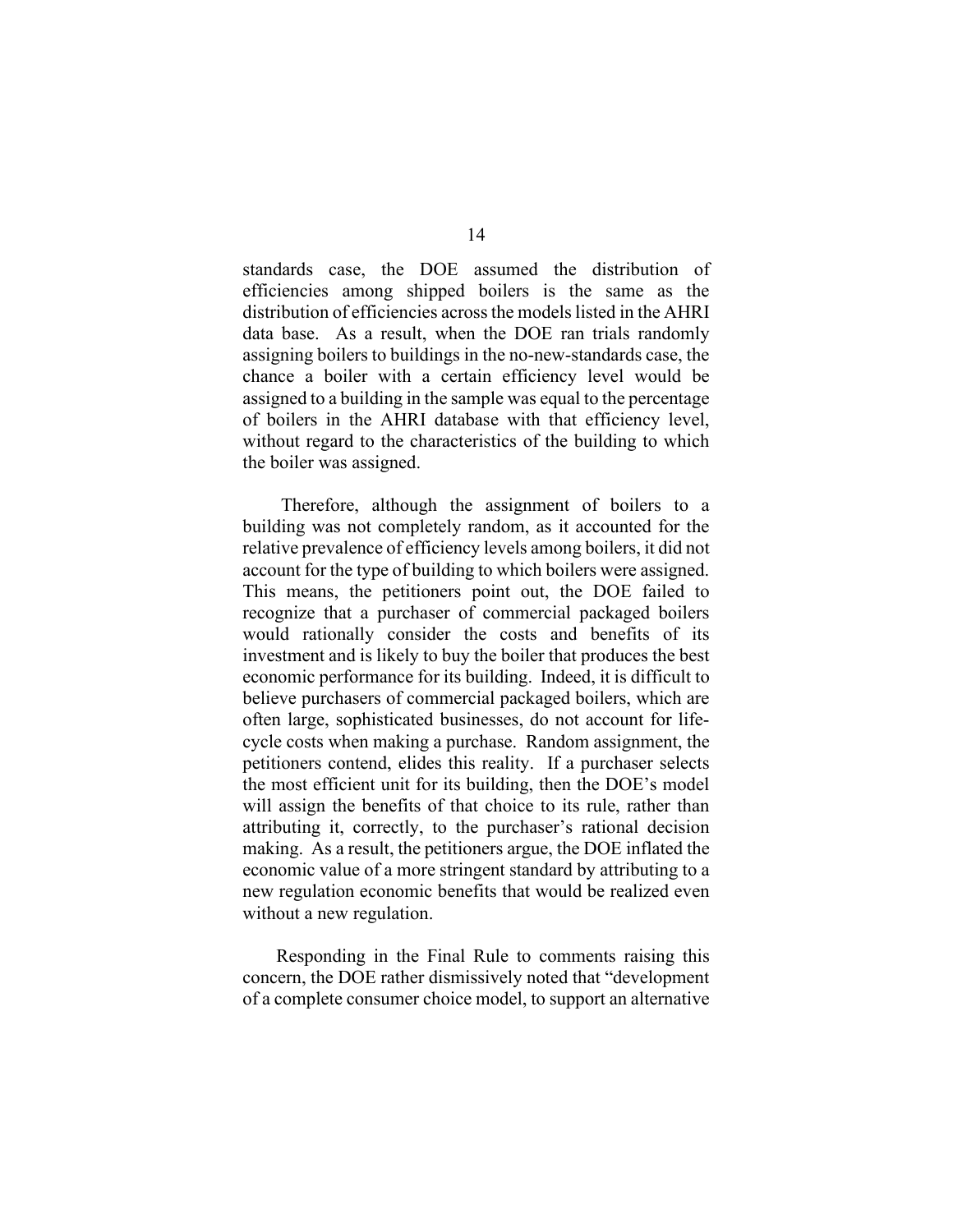to random assignment in the no-new-standards case, for boiler efficiency would require data that are not currently available, as well as recognition of the various factors that impact the purchasing decision." 85 Fed. Reg. at 1638. In a later section meant to justify the rule under Executive Orders 12866 and 13563, the DOE lists several possible market failures as "problems that this standards [sic] address, *id*. at 1676, but the DOE provided not actual evidence that these market failures affect the market for commercial packaged boilers and thus justify the assumptions that underly its analysis.

The assignment of efficiencies to the buildings in the sample was a crucial part of the analysis supporting the DOE's conclusion that a more stringent standard was warranted. The significant concerns the petitioners raised about this assignment therefore demand a more complete response. Instead of producing evidence of some market failure in this specific market, the DOE essentially said it did the best it could with the data it had. This is not enough to justify assuming a purchaser's decisions will not align with its economic interests in purchasing a boiler. Indeed, the DOE's lackadaisical response would have been inadequate even if the rulemaking were not governed by a heightened evidentiary standard, for the DOE's failure to "engage the arguments raised before it," *Del. Dep't of Natural Res. & Envtl. Control v. EPA, 785 F.3d* 1, 11, 13-14 (D.C. Cir. 2015), bespeaks a failure to consider an "important aspect of the problem," *State Farm*, 463 U.S. at 43. At any rate, the DOE's response certainly is problematic under the heightened standard requiring clear and convincing evidence. Without a cogent and reasoned response to the substantial concerns the petitioners raised about this crucial part of its analysis, we cannot say it was reasonable for the DOE to conclude that clear and convincing evidence supports the adoption of a more stringent standard.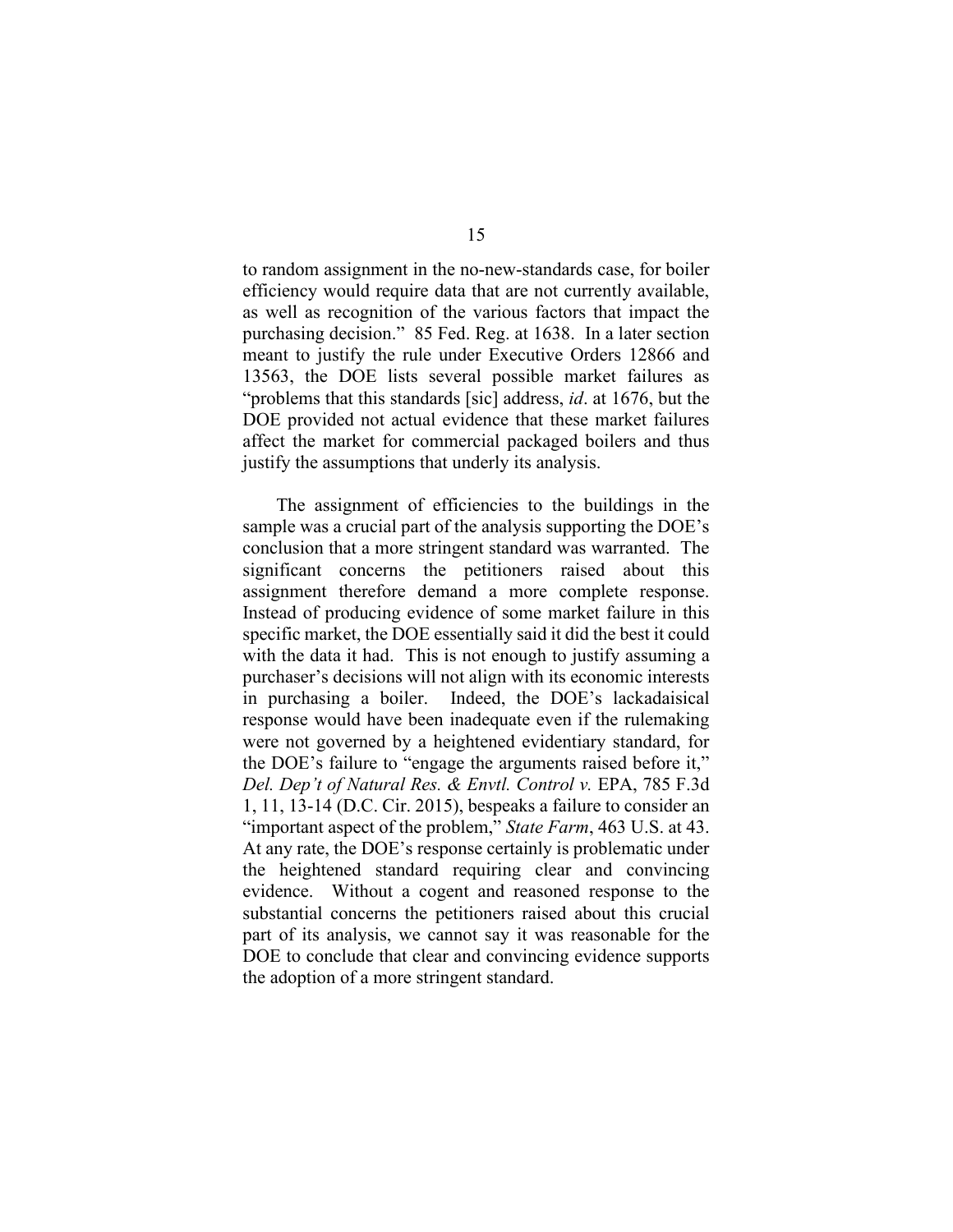## **b. Fuel prices**

The petitioners also challenge the DOE's LCC analysis insofar as it involves predicting energy prices. Accurate energy prices are indispensable to the LCC analysis because fuel costs are a large part of the life-cycle cost of a boiler.

In order to estimate future energy prices, the DOE began with historical price data from the Energy Information Administration for various geographic areas, which it then multiplied by forecasted fuel price indices derived from the Energy Information Administration's Annual Energy Outlook 2016. For electricity and natural gas prices, the DOE then applied "seasonal marginal price factors" to obtain marginal fuel prices, which it said better represent the cost to the consumer of changes in energy consumption. For oil, however, the DOE used the average prices, because it did not have sufficient data to convert average prices into marginal prices.

According to the petitioners, the average prices the DOE used do not reflect the marginal prices paid by purchasers of commercial packaged boilers. Because operators of commercial packaged boilers are among the largest purchasers of fuel from energy utilities, they receive volume discounts and enter into hedging contracts, and therefore pay significantly less. Consequently, by using predicted average energy prices to compare the LCC of boilers with and without a heightened efficiency standard, the DOE significantly overstated the savings associated with promulgation of a stricter standard.

The DOE responded that the data sets it used "are the best aggregate sources for energy prices currently available" and it "incorporate[d] many adjustment factors to the average price data and the price trend data to account for the price differences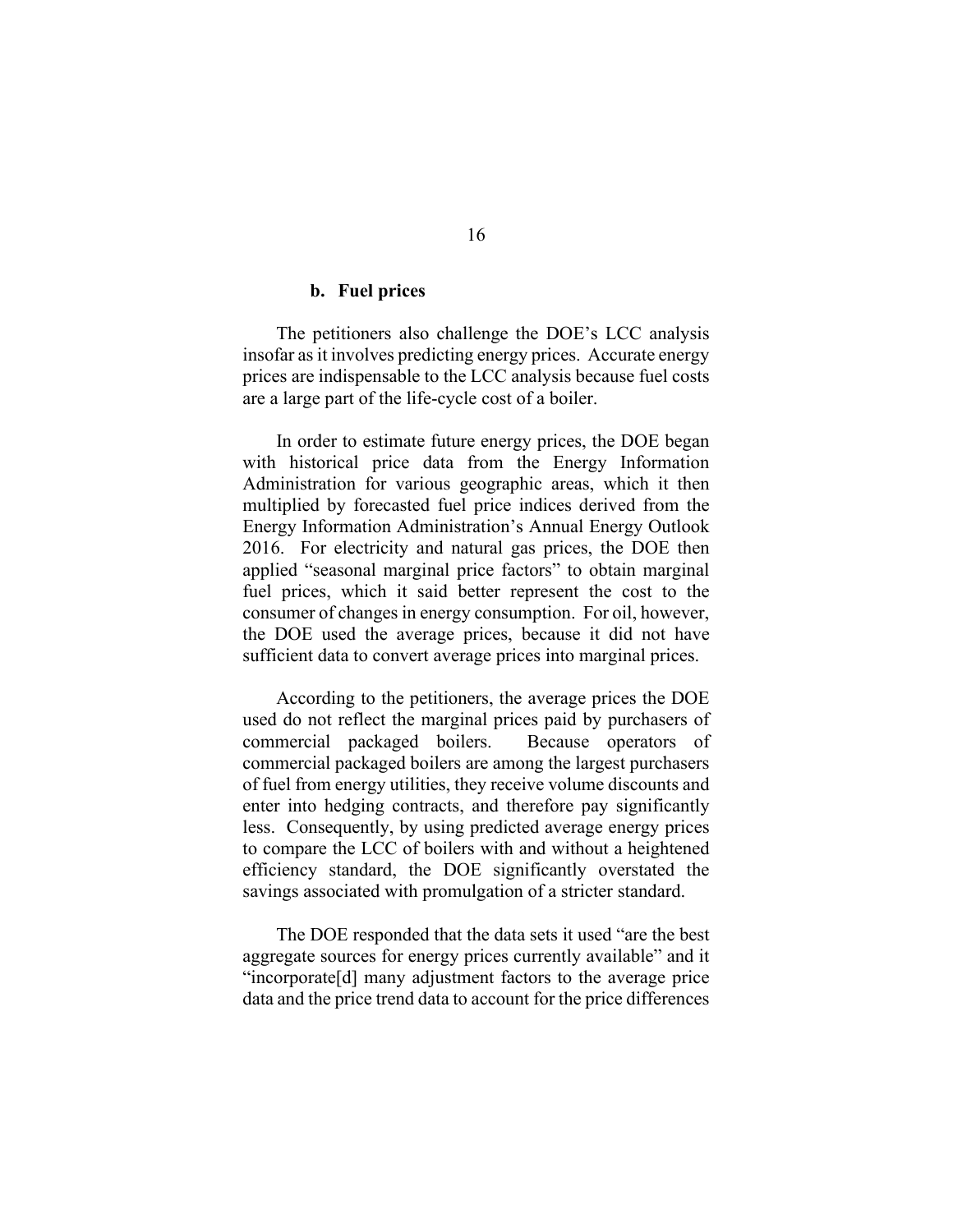due to variations in locations, seasons, and market sectors and to ensure that the energy prices are properly accounted for in the economic analysis." 85 Fed. Reg. at 1632.

This response is conclusory, not explanatory. The DOE never explained how its "adjustment factors" address the specific concerns raised by the petitioners, which are not about "locations, seasons, [or] market sectors." The DOE points us to the Technical Support Document, which lays out the DOE's methodology for calculating energy prices. That document correctly states: "Because marginal prices reflect a change in a consumer's bill associated with a change in energy consumed, such prices are appropriate for determining energy cost savings associated with possible changes to efficiency standards." In keeping with that insight, we are told "[m]onthly electricity and natural gas prices were adjusted using seasonal marginal price factors to determine monthly marginal electricity and natural gas prices." None of this addresses the lower prices for fuel allegedly paid by those who operate commercial packaged boilers. Perhaps the DOE could provide a cogent response to the concerns raised by the petitioners, but we cannot discern it in the administrative record. Therefore, we cannot say the Secretary reasonably concluded she had clear and convincing evidence a more stringent efficiency standard is economically justified.

#### **c. Burner operating hours**

The petitioners also challenge the DOE's estimates for burner operating hours. Burner operating hours are crucial for the LCC analysis because the operating cost of a boiler depends, in large part, upon the number of hours its burner operates. The DOE did not have direct data about burner operating hours for its no-new-standard case, so it estimated them based upon building data from CBECS and RECS and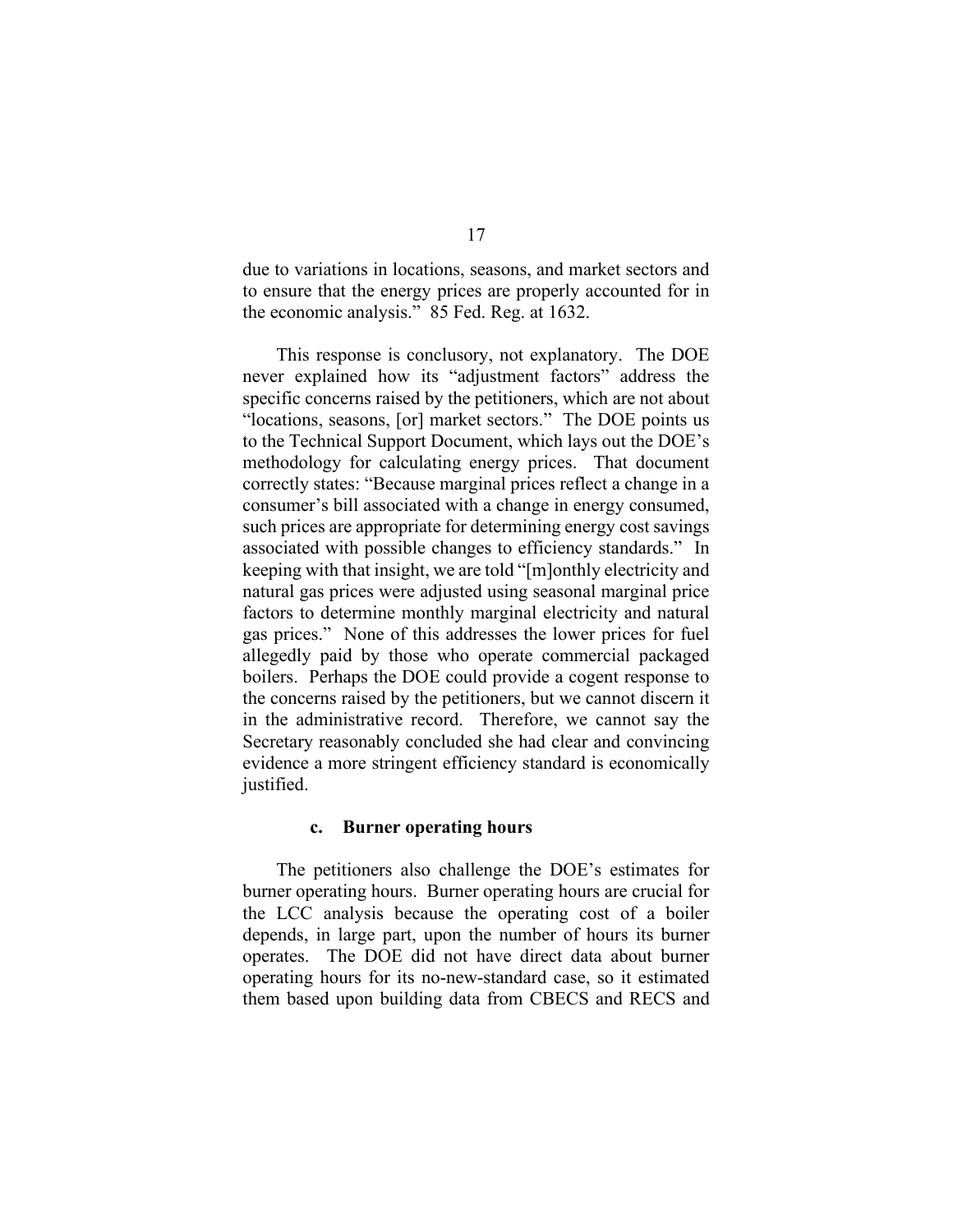assumptions about heat load, including the adoption of a rule of thumb that for every square foot of heated area, a building uses 30 Btu/h.

Once again, the Technical Support Document provides a lengthy description of the method by which the DOE estimated burner operating hours, and once again, questions went unanswered. During the comment period, a consultant for AHRI pointed to several purported anomalies in the DOE's estimates. Specifically, he said "[c]ommercial buildings are generally cooling load dominated so it would be highly unusual to have one thousand system operating hours per year," yet according to DOE's estimates, the median burner operating hours for six of eight categories of burners was more than 1000 hours, the  $90<sup>th</sup>$  percentile of two of the eight categories was more than 2000 operating hours, and the maximum burner operating hours in all categories was well over 2000 hours. Further, DOE "surprisingly," he said, estimated that the median, 90<sup>th</sup> percentile, and maximum burner hours for large boilers are lower than the median,  $90<sup>th</sup>$  percentile, and maximum burner hours for small boilers of the same type. These results, the consultant argued, should have alerted the DOE to the possibility that either its assumption about heat load or the data from CBECS were faulty.

The DOE twice acknowledged these comments in the Final Rule document but did not respond to them. Rather, the DOE reiterated that it "has high confidence that its building load estimation is representative of the building loads in the field," though it gave no reason for that confidence. 85 Fed. Reg. at 1624. Perhaps more telling, it explained that "DOE has not identified a source of comprehensive burner operating hour data for commercial boilers that could be used for such an analysis nor was such identified to DOE by stakeholders." *Id.*  at 1637. Using data ill-suited to the task is not excused by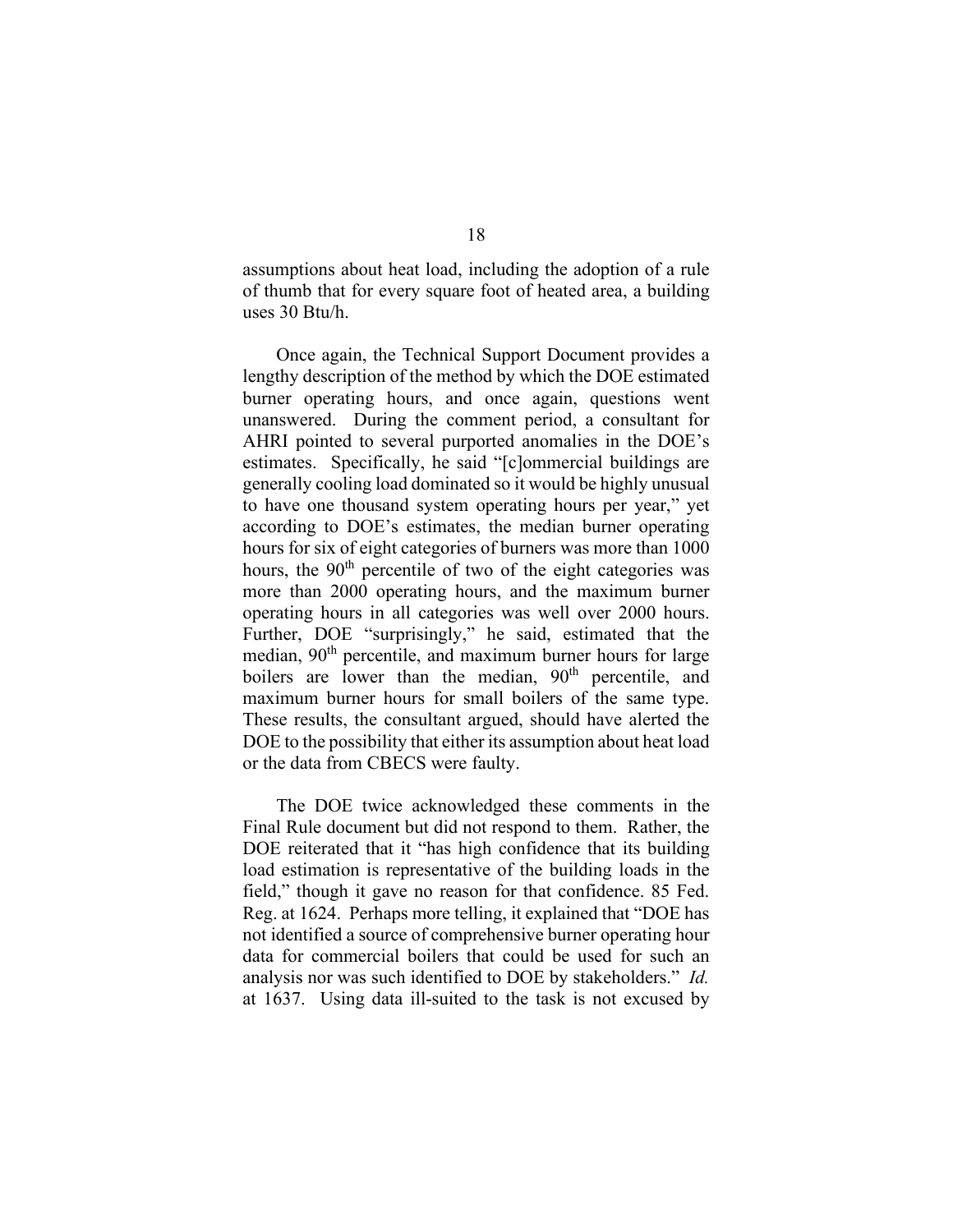failure — even good faith failure — to locate suitable data, particularly considering that the Congress here required clear and convincing evidence before the Secretary can disturb the regulatory status quo.

By no stretch was this an exemplar of reasoned decision making. A commenter pointed to seeming anomalies in the DOE's data and the agency ignored them. We need not decide whether this omission would, on its own, be sufficient to say the Secretary could not reasonably conclude she had clear and convincing evidence to support a new standard. Because the Final Rule has other deficiencies, however, we expect on remand a reasoned response to these concerns as well.

### **d. Proxy for shipment data**

The last challenge to the Final Rule relates to the DOE's proxy for shipment data. All agree direct shipment data are optimal. In the absence of such data for six of the eight categories of commercial packaged boilers, however, the DOE turned to publicly available model listings as a proxy for shipments. If 30 per cent of model listings had a certain energy efficiency, then the DOE assumed that the same percent of shipments had that efficiency.

During the comment period, manufacturers argued that the distribution of efficiencies in model listings is not an adequate proxy for the distribution of efficiencies in sales. Responding in the preamble to the Final Rule, the DOE defended its proxy in two ways. First it said model listings likely approximate shipments because "[i]n general, manufacturers are likely to offer models with rated inputs and efficiencies where demand is highest." 85 Fed. Reg. at 1635. Second, the DOE noted that AHRI had provided historical shipment information for two categories of boilers, and the differences between the proxy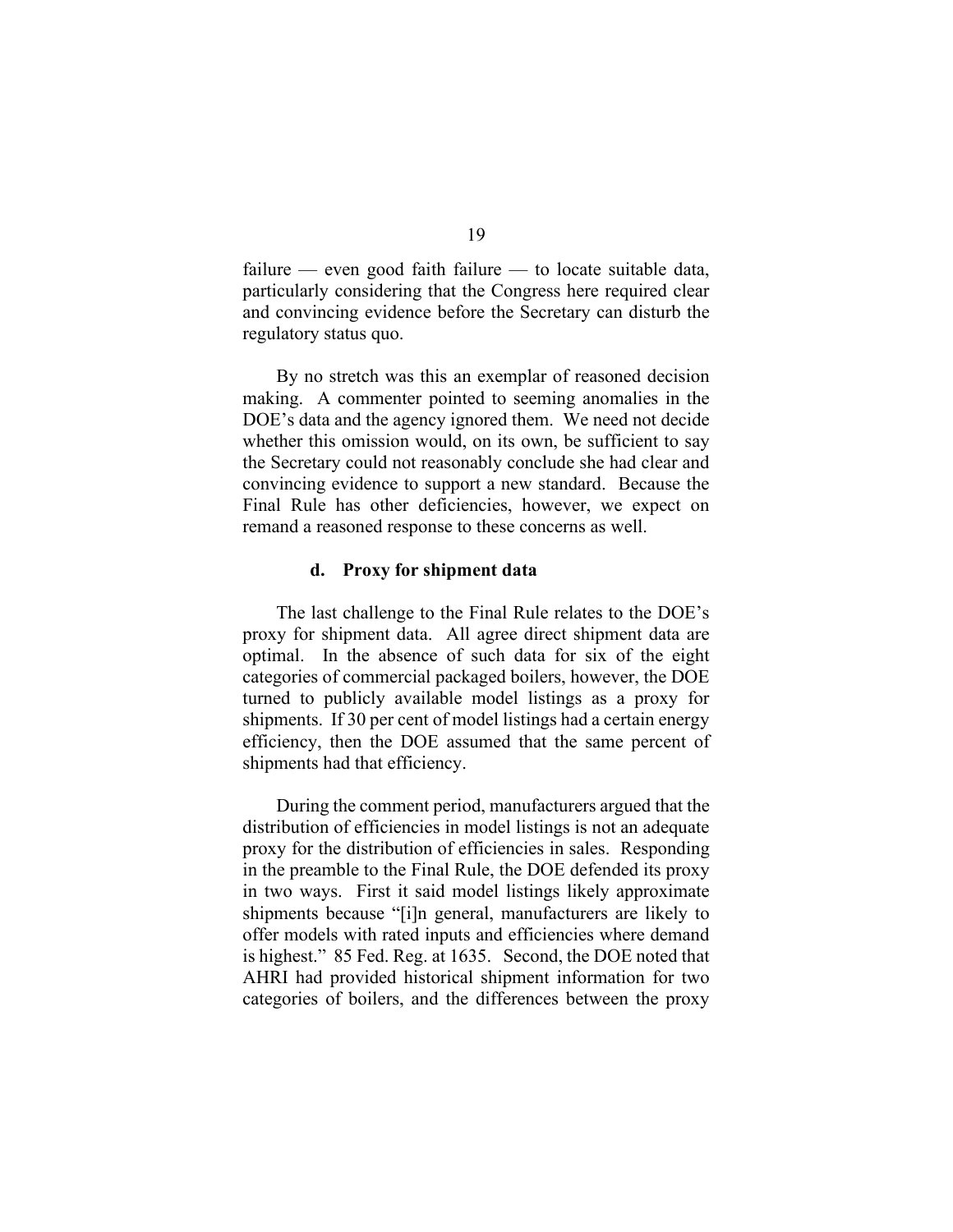data and the shipment information for these two categories turned out to be minimal. *Id.* 

Although the rationale of the DOE's first point is not entirely clear, its second point vindicates its position and is powerful enough to carry the day. Even when clear and convincing evidence is required, there is no bar to relying upon a hypothesis that has been empirically validated, here by the comparison between the proxy data and the shipment data AHRI had provided for two of the eight types of boilers. Especially considering the conclusory nature of the petitioners' challenge to the proxy data — they provided no evidence of the degree to which any inaccuracy might affect the DOE's calculations and conclusions — the DOE's response was adequate. The reasonableness of the DOE's reliance upon the proxy data is magnified when one considers that the AHRI has historical shipment data for all relevant categories of packaged boilers but refused to share them with the agency, a point made by the Respondent-Intervenors that the petitioners did not dispute in their Reply Brief. The upshot is that we cannot say the use of the proxy data, on its own, made it unreasonable for the Secretary to conclude a more stringent standard was supported by clear and convincing evidence.

### **III. The Remedy**

What remains is the matter of a proper remedy. Although "vacatur is the normal remedy" when a rule is found unlawful, *Allina Health Servs. v. Sebelius*, 746 F.3d 1102, 1110 (D.C. Cir. 2014), we have long recognized that remand without vacatur is a useful arrow in a court's remedial quiver. *See Checkosky v. S.E.C.*, 23 F.3d 452, 462-65 (D.C. Cir. 1994). In *Allied-Signal, Inc. v. Nuclear Regulatory Commission*, we said "the decision whether to vacate depends on the seriousness of the order's deficiencies (and thus the extent of doubt whether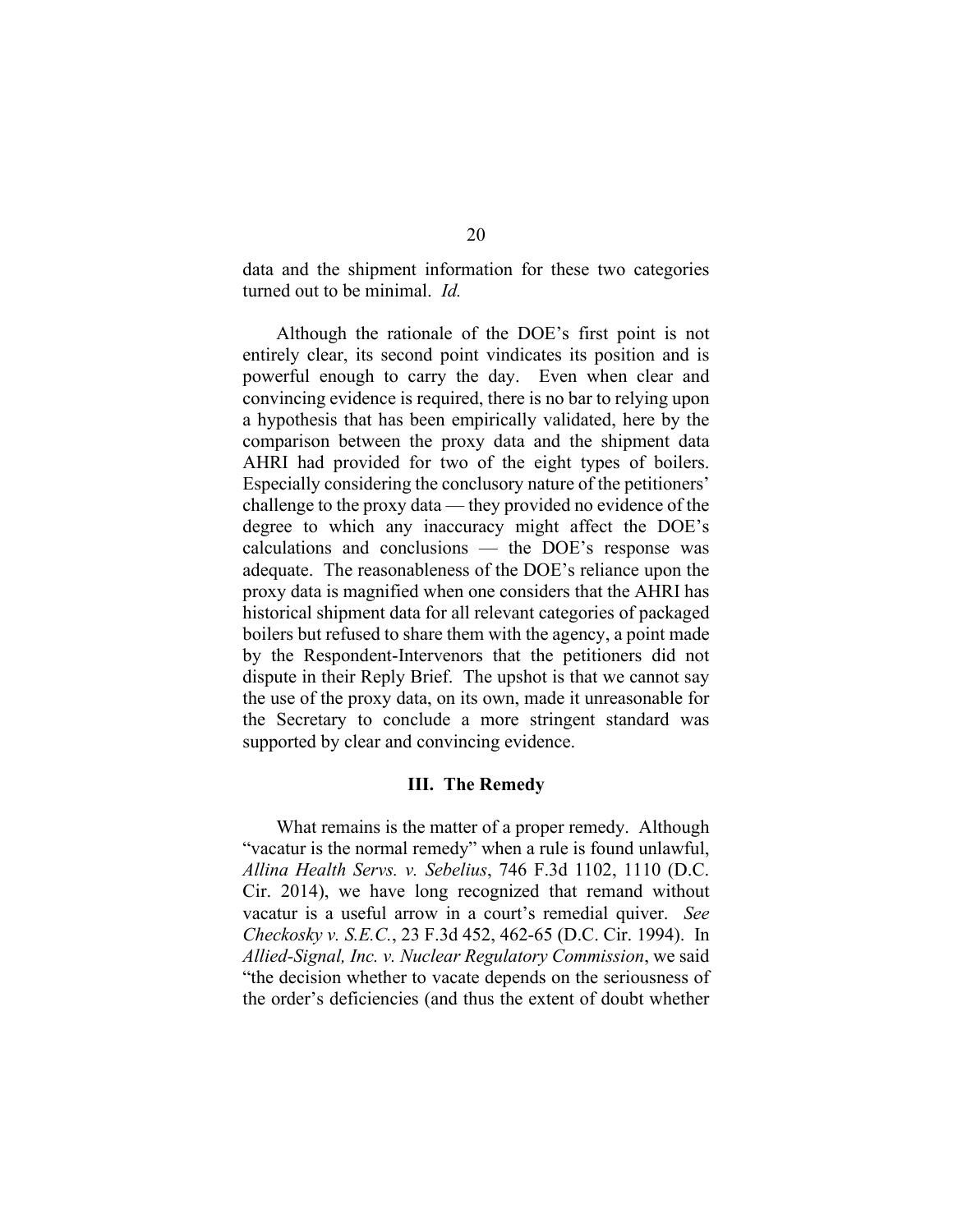the agency chose correctly) and the disruptive consequences of an interim change that may itself be changed." 988 F.2d 146, 150-51 (1993) (internal quotations omitted).

The pragmatic benefits of remand without vacatur, properly deployed, are undeniable. An open-ended remand without vacatur, however, can create a new problem: The agency may have little or no incentive to fix the deficient rule. Both common sense and the empirical literature confirm this. See Kristina Daugirdas, Note, *Evaluating Remand Without Vacatur: A New Judicial Remedy for Defective Agency Rulemakings*, 80 N.Y.U. L. Rev. 278, 301-05 (2005) (cataloguing extreme examples of agency inaction following remand without vacatur). Therefore, it may sometimes be prudent to require an agency to fix a deficient rule by a time certain, at which the rule will automatically be vacated. *See In re Core Commc'ns, Inc.*, 531 F.3d 849, 862 (Griffith, J., concurring) (D.C. Cir. 2008) (urging future panels to consider alternatives to open-ended remand without vacatur); *A.L. Pharma, Inc. v. Shalala*, 62 F.3d 1484, 1492 (D.C. Cir. 1995) (ordering automatic vacatur if agency does not provide adequate justification within 90 days).

We think remanding the Final Rule to the DOE to reevaluate it within a limited time is the proper remedy here. The deficiencies of the rule may fairly be characterized as failures to explain, the type of deficiency most readily remedied on remand. In its supplemental brief, the DOE represents that it "expects on remand that it will be able to provide a full and sound explanation why the Rule's standards" — which are slated to go into effect in January 2023 — "satisfy the clear and convincing evidence standard." Under these circumstances, we think it should be afforded a limited opportunity to do so.